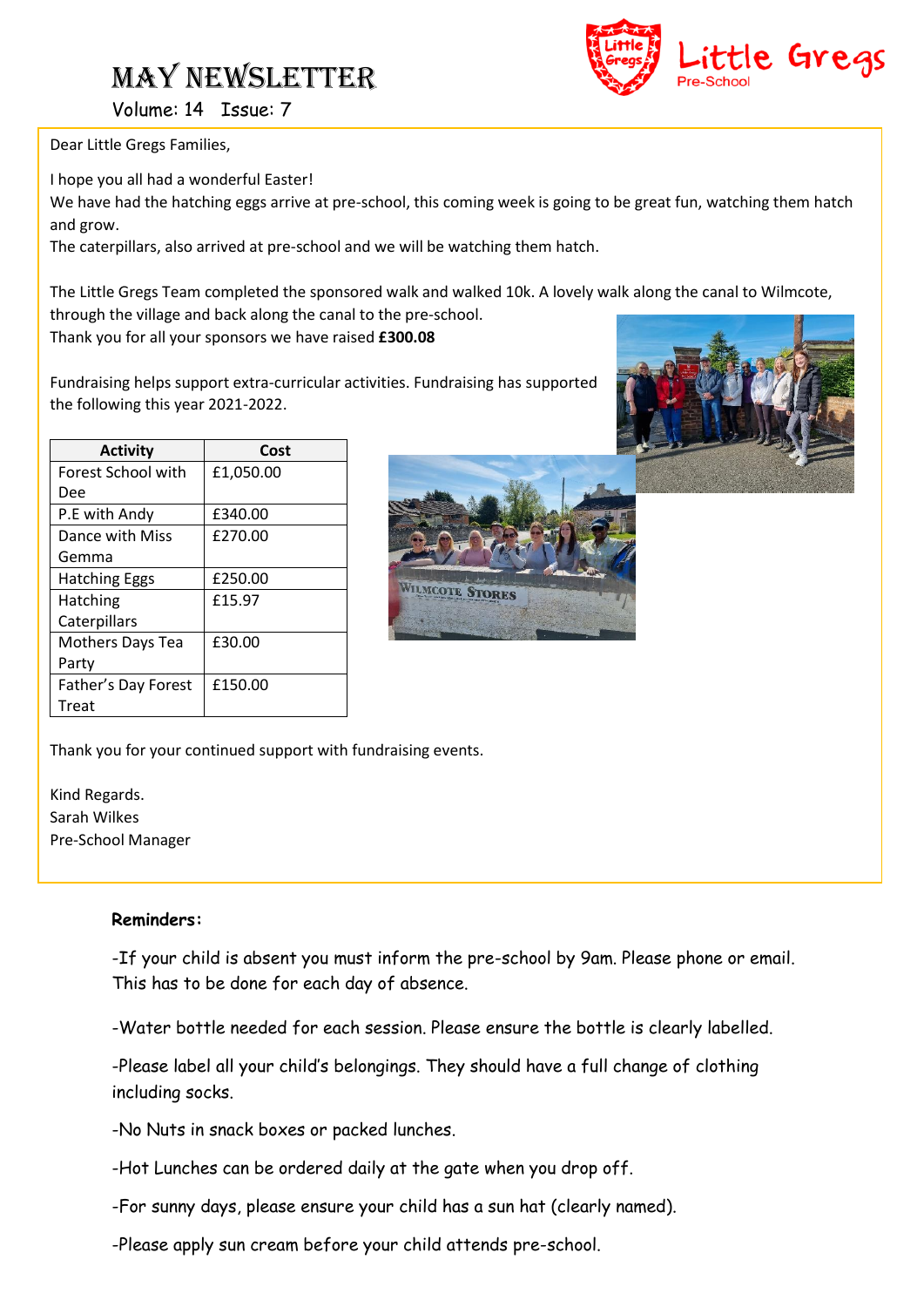## MAY NEWSLETTER



Volume: 14 Issue: 7

| Dates for the Diary                  |                                                                |  |  |
|--------------------------------------|----------------------------------------------------------------|--|--|
| Just Dance with Miss Gemma           | Monday 25th April 2022 - 23rd May                              |  |  |
|                                      | 2022                                                           |  |  |
|                                      | Monday AM session children only.                               |  |  |
| Bank Holiday - Pre-School Closed     | Monday 2 <sup>nd</sup> May 2022                                |  |  |
| Teacher Training Day - Closed to     | Friday 27th May 2022                                           |  |  |
| Children                             |                                                                |  |  |
| Half Term                            | Monday 30 <sup>th</sup> May - Friday 3 <sup>rd</sup> June 2022 |  |  |
| Return to Pre-School                 | Monday 6 <sup>th</sup> June 2022                               |  |  |
| Pre-School Photos 'Sarah Taylor'     | Tuesday 7 <sup>th</sup> June 2022                              |  |  |
| Father's Day Forest Treat 3.45-      | Friday 17 <sup>th</sup> June 2022                              |  |  |
| 4.45pm                               |                                                                |  |  |
| Lions and Tigers Sport's Day (Friday | Friday 8 <sup>th</sup> July 2022                               |  |  |
| Morning Session Children) 10am -     |                                                                |  |  |
| 11.15am.                             |                                                                |  |  |
| Last Day of Summer Term              | Thursday 21st July 2022                                        |  |  |

**We are planning a trip to have a ride on the big wheel and picnic by the river.**

**Cubs, Lions and Tigers.** 

### **Wednesday 29th June 2022**

To make this happen we need parent helpers. If you can help please speak with Sarah or Helen.

If Wednesday is not your child's normal session, they are welcome to join us, A Parent or Carer will need to stay to take full responsibility of their care.

This trip will be confirmed when we have enough parent helpers.



**A warning that some Nivea sun creams for children now contain almond oil!**

**As we have children with a nut allergy within the setting. Nivea sun cream containing almond oil, is BANNED from the setting.** 

**Please check your sun cream, before applying or bringing into the pre-school.** 

**If you have concerns please contact your GP.**